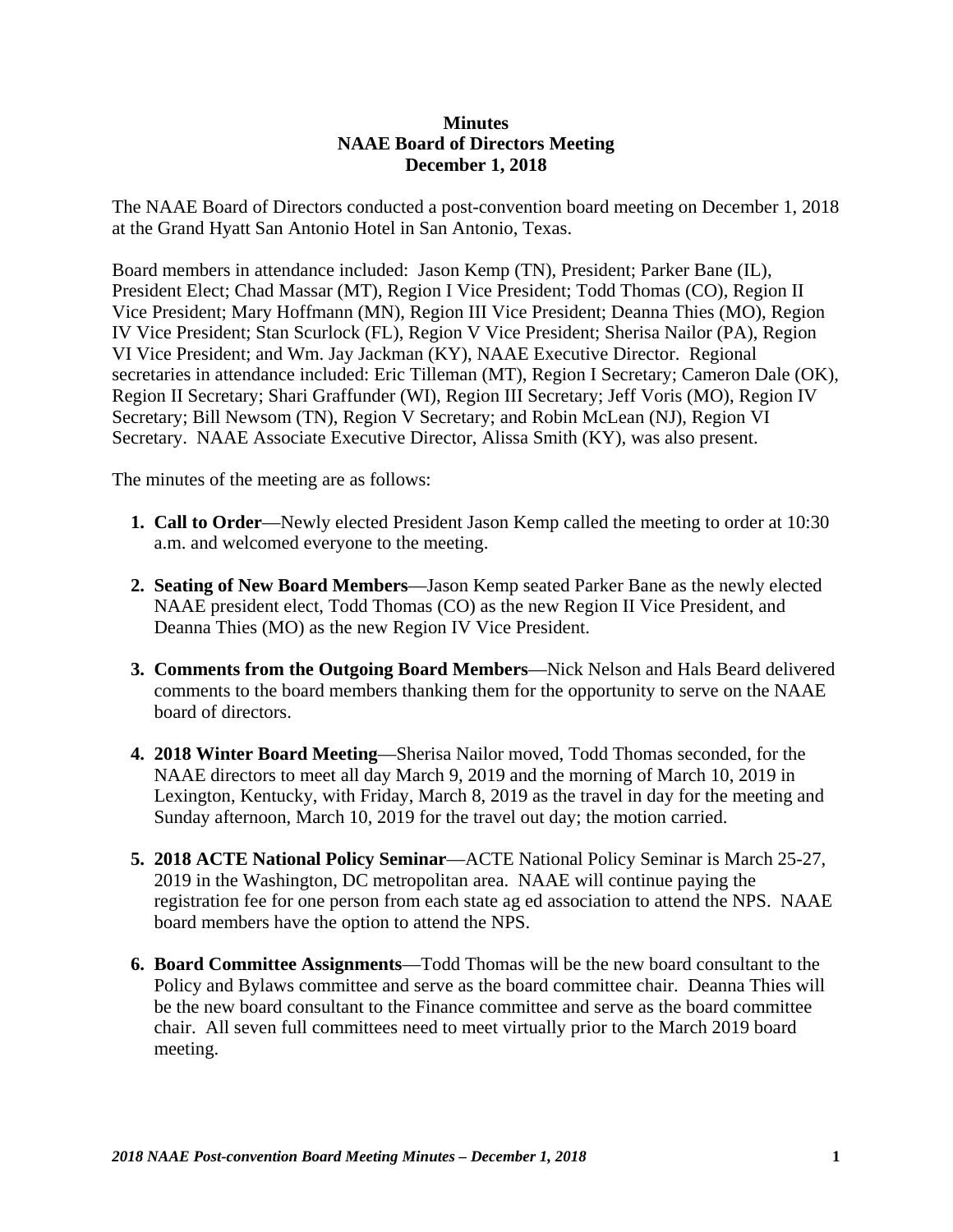**7. 2019 NAAE Regional Meetings**—2019 NAAE regional meetings dates and locations are as follows. Assignments for the NAAE president, president elect, and staff to attend the regional meetings will be made at a later date.

Region I – May 20-24 – Fairbanks, Alaska Region II – June 17-20 – St. Francisville, Louisiana Region III – June 17-19 – Mitchell, South Dakota Region IV – June 25-27 – Ann Arbor, Michigan Region V – June 24-26 – Charleston, South Carolina Region VI – July 21-25 – Roanoke, Virginia

- **8. NAAE Communications and Board Logistics**—Alissa Smith discussed the monthly regional vice president communications with the board members. It is general practice that the board members communicate with their respective state leaders at least once per month. NAAE staff will send bullet points for these monthly communiqués. Board members are encouraged to customize and add to the suggested bullet points. Staff will make new business cards and NAAE nametags for those board members who need them. Jay Jackman reviewed some logistics information with the board members including travel vouchers, business cards, letterhead and envelopes, and board/staff relations. Jay clarified that he works for the NAAE board of directors, specifically the NAAE president, and that the NAAE staff work for him. Board members are free to communicate with any NAAE staff members; however, specific staff directives must go through the executive director.
- **9. Committee Process**—The full committees will meet virtually prior to the March 2019 board meeting and the board committee chairs, with assistance from the full committee chairs, will report at the board meeting. Following the first virtual committee meetings in 2019, there will be an information sharing webinar for the new elected committee leadership. The committee application system will be updated for Todd and Deanna as new committee consultants and board chairs. Applications are needed for the 2019-22 positions on the committees as well as for other currently vacant positions.
- **10. Other Business**—Stan Scurlock expressed thanks from him and his family following the devastation from the hurricane that hit Florida.
- **11. Debrief from the 2018 NAAE Convention**—The following comments, in no particular order of importance, were made by board members regarding the 2018 NAAE Convention.
	- Recognize facilitators for XLR8, TTTK, and other programs.
	- Scheduling was tough ... especially Friday, with back-to-back meetings
	- Professional development was right on track
	- Students and hotel staff did good jobs
	- State photos during regional meetings are disruptive
	- Improve photo logistics on stage
	- Scripts are too long
	- Need more collaborative time
	- Good length of regional meetings